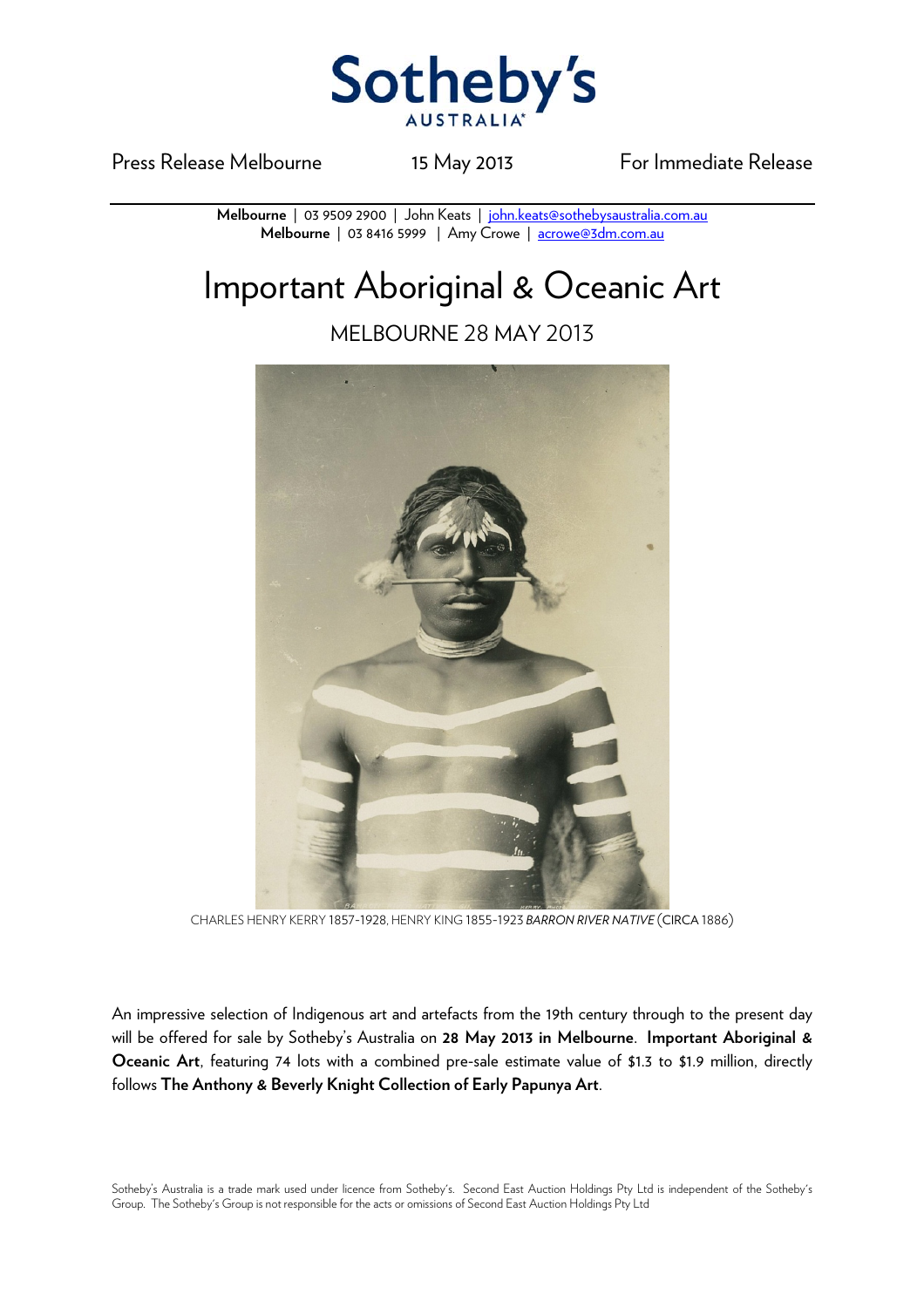

Press Release Melbourne 15 May 2013 For Immediate Release

Sotheby's Australia is particularly honoured to have been entrusted with the sale of 144 ethnographic photographs of Indigenous persons, with some engaged in ceremonial activities (Charles Henry Kerry and Henry King, *Six Albums of Indigenous Australians*, estimate \$120,000-180,000, lot 54, single image pictured previous). The group of six albums is an extraordinary record, many of the photographs record the pain of people entrapped by the cruelty of colonial conquest. Strangely mute, the images are a measure of the distance between settler society and the diverse peoples of Aboriginal Australia. One of the most celebrated images was subsequently appropriated by Brook Andrew for his iconic *Sexy & Dangerous* 1996.



PADDY BEDFORD (NYUNKUNY), CIRCA 1922-2007, *THOOWOONGGOONARRIN1* (2006) ESTIMATE \$150,000-180,000

Three important early Papunya boards from the collection of Anne Chase have been repatriated from the United States of America, including Uta Uta Tjangala's *Special Pintupi Travelling Ceremony* (1972), a complex painting interwoven with many layers of meaning (estimate \$80,000-120,000, lot 83). Open to much interpretation through the symbols used, the specific information about the site or dreaming remains unknown, its true narrative lost since the artist created the work. Uta Uta Tjangala was a painter of the body, and the proportions of this work closely relate to the human torso.

Contemporary Indigenous Art is well represented by formidable works by Paddy Bedford (Nyunkuny), including his epic *Thoowoonggoonarrin* (2006) (estimate \$150,000-180,000, lot 101, pictured). A luminescent work of natural earth pigments, the subject depicts a geographical site of much significance to the artist, with it being his mother's country and where his maternal aunt was buried.

 'Sotheby's Australia remain highly focused and committed to sourcing and offering only the finest examples of Indigenous Australian art and artefacts,' said Geoffrey Smith, Chairman of Sotheby's Australia. 'This commitment provides an unparalleled opportunity for collectors to engage with and potentially acquire works from our diverse Indigenous culture from early works on paper, through to Papunya boards and contemporary art.'

Sotheby's Australia is a trade mark used under licence from Sotheby's. Second East Auction Holdings Pty Ltd is independent of the Sotheby's Group. The Sotheby's Group is not responsible for the acts or omissions of Second East Auction Holdings Pty Ltd